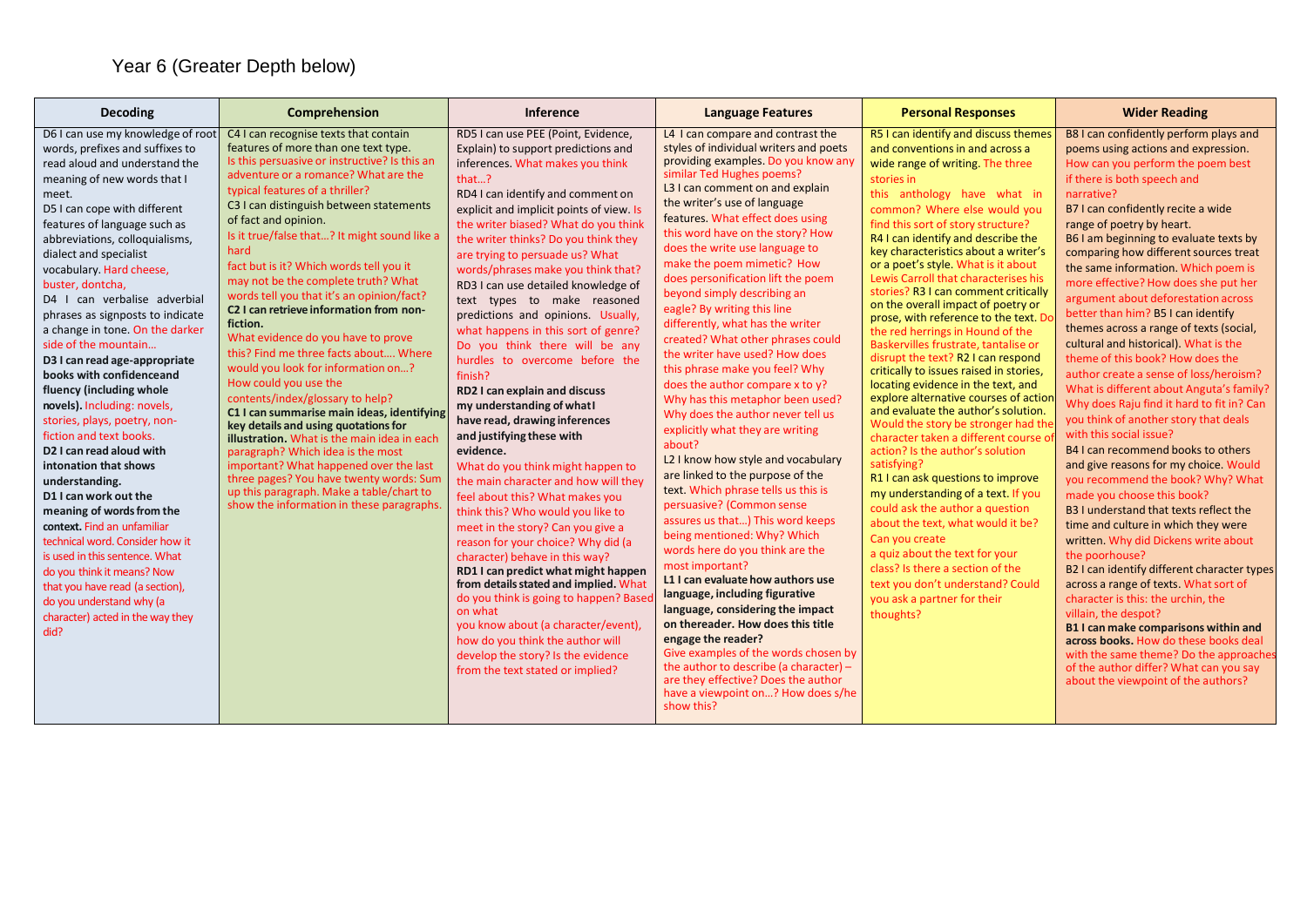| RD8 I can uncover different layers of<br>C7 I can discuss how the structural choices<br>meaning. Is this story similar<br>support the writer's theme and purpose.<br>Do the events happen in order? If not,<br>with something else? Is there<br>why not? Why is there a long character<br>a hidden meaning?<br>RD7 I can identify the writer's<br>description at the beginning?<br>viewpoint and explain the effect on the<br>C6 I can discuss how the language choices<br>reader. What<br>support the writer's theme and purpose in<br>makes this story a morality tale?<br>non-fiction texts.<br>What is the writer trying to make us<br>Is this a piece of propaganda? How can<br>think?<br>you tell? How is the information<br>RD6 I can identify and evaluate<br>organised and presented? Why do you<br>techniques the author has used to<br>think this order/these<br>create mood, feelings, messages and<br>headings were chosen?<br>attitudes.<br>C5 I can extract and evaluate<br>How does the writer create<br>relevant information from more |
|---------------------------------------------------------------------------------------------------------------------------------------------------------------------------------------------------------------------------------------------------------------------------------------------------------------------------------------------------------------------------------------------------------------------------------------------------------------------------------------------------------------------------------------------------------------------------------------------------------------------------------------------------------------------------------------------------------------------------------------------------------------------------------------------------------------------------------------------------------------------------------------------------------------------------------------------------------------------------------------------------------------------------------------------------------|
|---------------------------------------------------------------------------------------------------------------------------------------------------------------------------------------------------------------------------------------------------------------------------------------------------------------------------------------------------------------------------------------------------------------------------------------------------------------------------------------------------------------------------------------------------------------------------------------------------------------------------------------------------------------------------------------------------------------------------------------------------------------------------------------------------------------------------------------------------------------------------------------------------------------------------------------------------------------------------------------------------------------------------------------------------------|